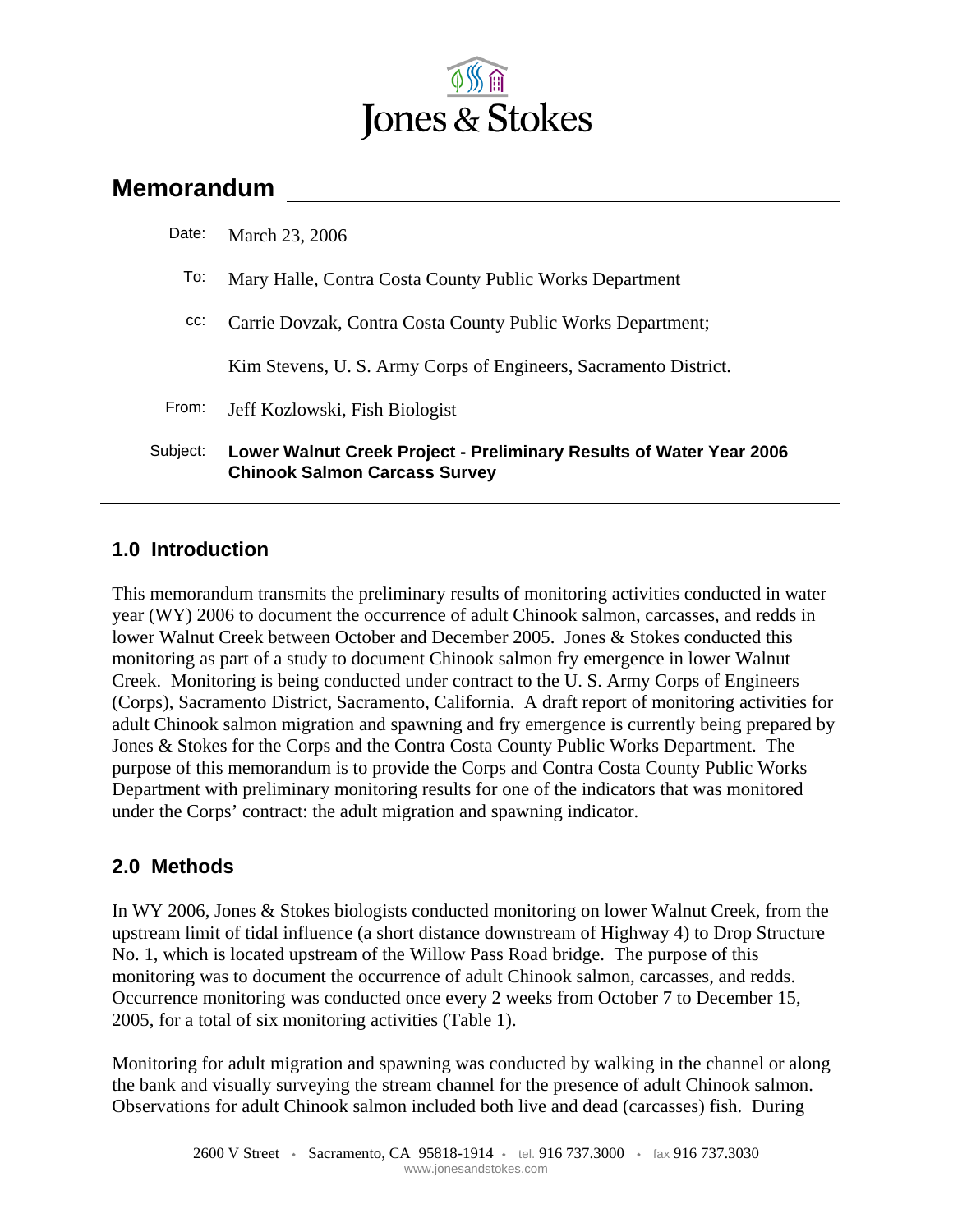monitoring activities, special emphasis was placed on viewing stream habitats where spawning fish or redds would be expected to occur, such as the downstream end of pools and the head of riffles. Monitoring data were recorded on data collection forms and included:

- the number and location of live adult fish, carcasses, and redds observed;
- the date monitoring was conducted;
- the name of each monitoring team member;
- the water temperature and field-measured stream flow and time of these measurements;
- the water clarity (based on Secchi tube readings); and
- the beginning and ending times of the monitoring activity.

In addition, the fork length and sex of each carcass, if they could be determined, were recorded.

The locations of redds, live fish, and carcasses were marked on aerial photographs (printed at a scale of 1 inch  $= 100$  feet) and recorded using GPS. In instances where multiple numbers of live or dead fish were observed at a single location, the occurrence was mapped as a single point on the aerial photographs and one GPS location was recorded to represent the multiple observations of adults and/or adults at this location. Carcasses were marked with a color-coded jaw tag to indicate that they had been counted and to prevent recounting during subsequent monitoring activities. Marking of the carcasses was also used in an attempt to conduct a mark-recapture estimate of carcass abundance; however, low numbers of marked carcasses and low (one) tag recoveries precluded the calculation of an precise estimate of abundance.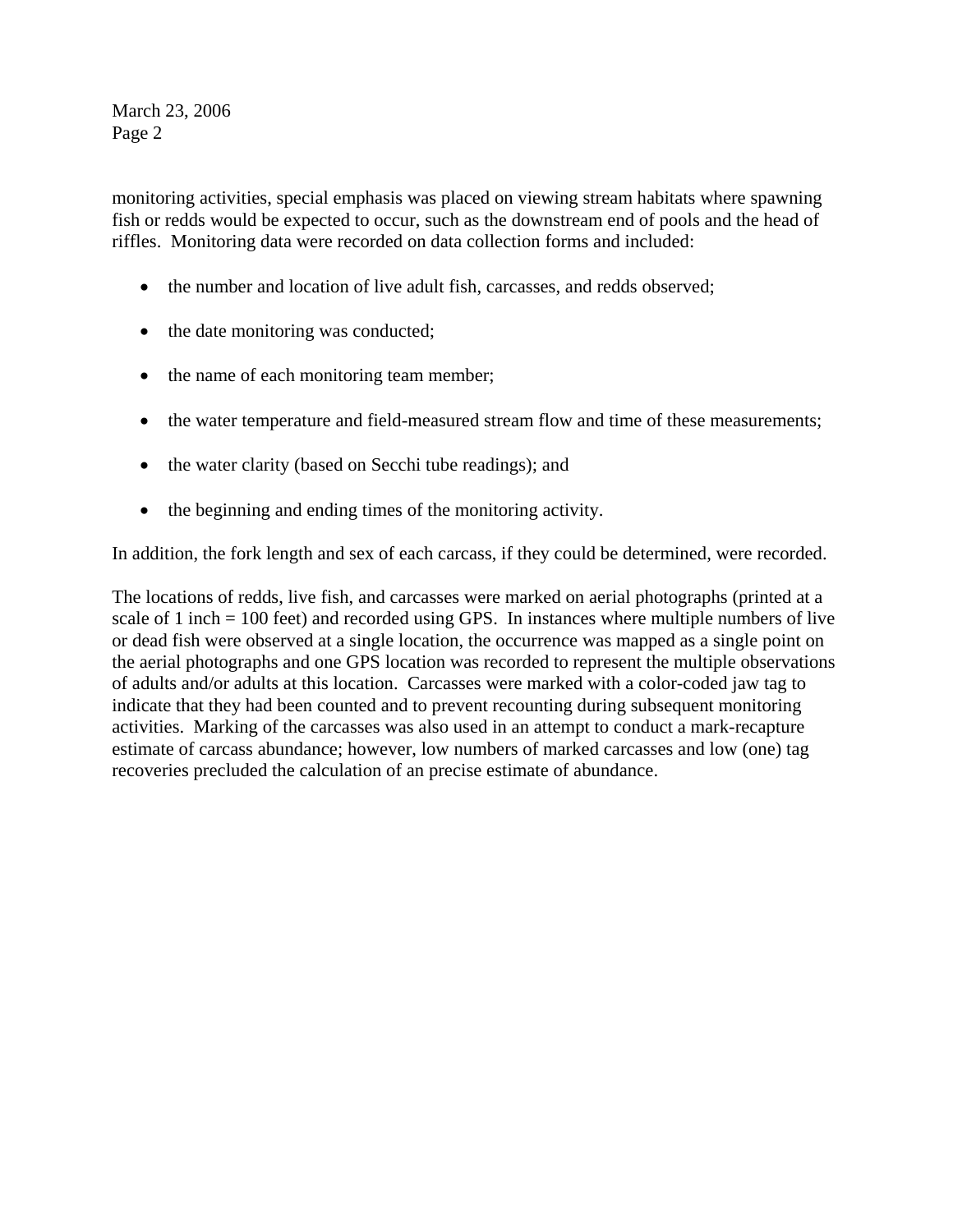| <b>Monitoring Activity</b>  | Date in $2005$         | Field-Measured Streamflow Immediately<br>Downstream of Clayton Valley Drain (cfs) |
|-----------------------------|------------------------|-----------------------------------------------------------------------------------|
|                             | October 7              | 11.7                                                                              |
| $\mathcal{D}_{\mathcal{L}}$ | October 20             | 13.0                                                                              |
| 3                           | November 3             | 13.3                                                                              |
| 4                           | November 16            | 13.1                                                                              |
| 5                           | November 30            | 26.8                                                                              |
| 6                           | December 15            | 16.1                                                                              |
| Note:                       |                        |                                                                                   |
| <sub>cfs</sub><br>$=$       | cubic feet per second. |                                                                                   |

|  |  | Table 1. WY 2006 Chinook Salmon Carcass Survey Dates for Lower Walnut Creek |  |  |  |  |  |  |  |
|--|--|-----------------------------------------------------------------------------|--|--|--|--|--|--|--|
|--|--|-----------------------------------------------------------------------------|--|--|--|--|--|--|--|

#### **3.0 Results**

Over the course of the monitoring period (i.e., October 7 – December 15, 2005), one hundred and seven (107) live adult Chinook salmon and sixty-three (63) carcasses were observed on lower Walnut Creek between approximately Highway 4 and Drop Structure Number 1 (Table 2). In addition, twenty-three (23) Chinook salmon redds were observed in this reach of stream over the course of the monitoring period. Out of the 63 carcasses observed, 39 were females, 8 were males, 8 were grilse, and 8 were adults of unknown sex (Table 2). Typically, grilse are 2-yearold males that return to spawn early, but they can also be females. Due to the small size of grilse, sexually dimorphic characteristics may not be as pronounced in grilse carcasses, making it more difficult to determine their gender. The eight unknown carcasses either were in an advanced state of decomposition or the head of the carcass was missing, which made it difficult to accurately determine the sex of the carcass. All of the Chinook salmon carcasses were examined for the presence of their adipose fin, and all carcasses observed were found to have their adipose fin intact. (A portion of hatchery Chinook salmon are given an adipose fin clip to indicate that they have been marked with a coded-wire tag). Because not all hatchery Chinook salmon are given an adipose fin clip, the presence of an adipose fin does not confirm their origin (i.e., whether they were hatchery fish or naturally spawned).

Numerous female carcasses were found to have unspawned eggs. The presence of unspawned eggs in the carcass indicates that the female died prior to spawning, and may indicate stress from unsuitable conditions prior to spawning. However, only one of the observed female carcass was believed to have died on its own before spawning. A large number of female (and some male) carcasses near Drop Structure No. 1 were observed to have been cut open; this observation and the bright, silvery appearance of these fish suggested that the fish had been poached (taken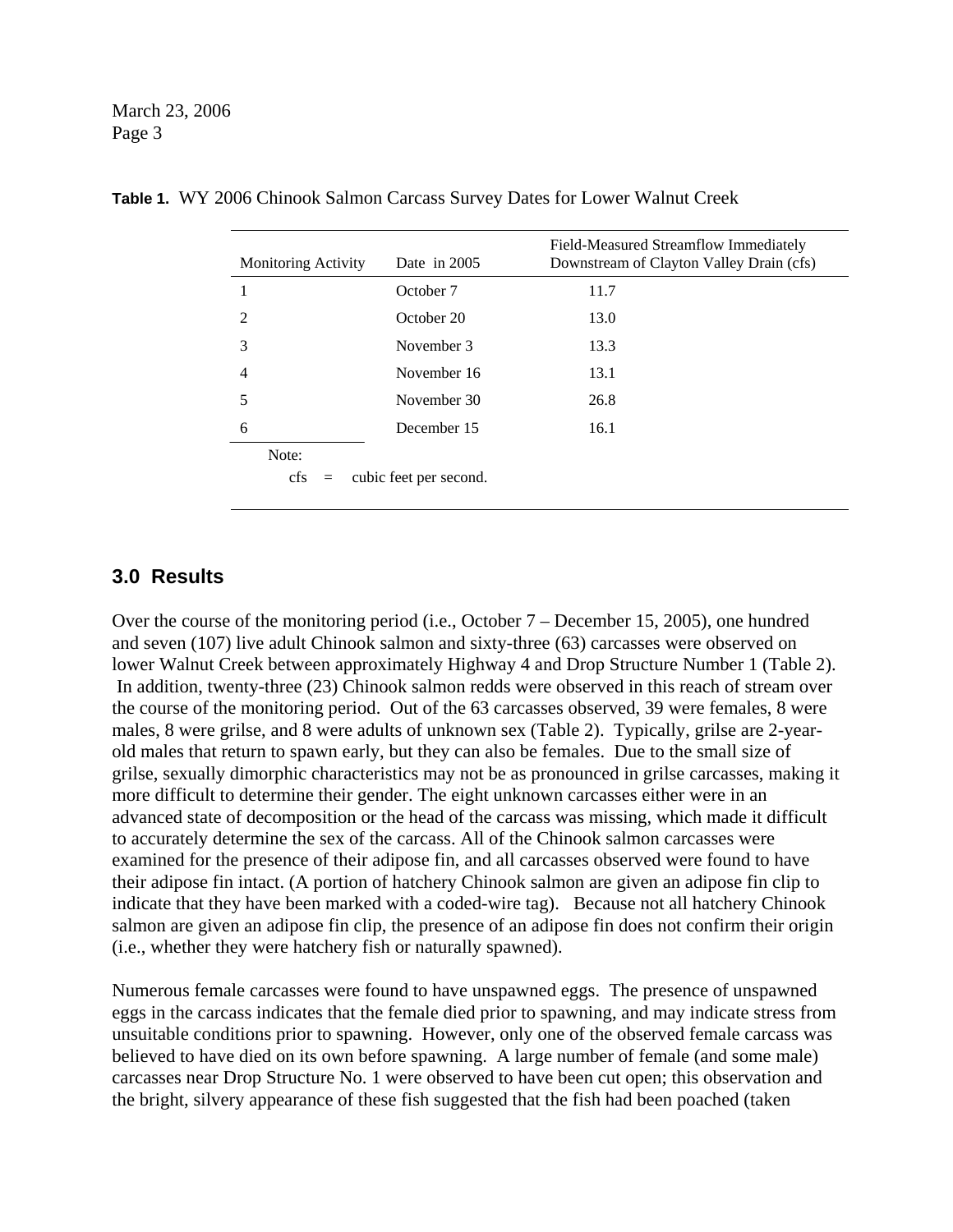illegally). Anglers were frequently observed fishing for Chinook salmon below Drop Structure No. 1 and poaching was observed on several occasions. Most of the female carcasses found to be cut open had been stripped of their eggs. (Fresh salmon roe is a popular and valuable bait among anglers.). The occurrence of poached female adult Chinook salmon makes it impossible to accurately estimate pre-spawning mortality of females.

|                                                                                                                                                                                                                                                                                            |              |             | Carcasses      |          |          |         |
|--------------------------------------------------------------------------------------------------------------------------------------------------------------------------------------------------------------------------------------------------------------------------------------------|--------------|-------------|----------------|----------|----------|---------|
| <b>Monitoring Activity</b>                                                                                                                                                                                                                                                                 | Date in 2005 | Live Adults | Males          | Females  | Grilse   | Unknown |
|                                                                                                                                                                                                                                                                                            | October 7    | 0           |                | $\theta$ | $\Omega$ | O       |
| 2                                                                                                                                                                                                                                                                                          | October 20   | 2           |                | $\theta$ | $\theta$ | O       |
|                                                                                                                                                                                                                                                                                            | November 3   | 5           |                | $\theta$ | $\Omega$ | O       |
|                                                                                                                                                                                                                                                                                            | November 16  | 18          | $\mathfrak{D}$ | 3        | $\Omega$ |         |
|                                                                                                                                                                                                                                                                                            | November 30  | 34          | $\Omega$       | 5        | $\Omega$ | 0       |
| 6                                                                                                                                                                                                                                                                                          | December 15  | 50          | 6              | 31       | 8        |         |
| Total                                                                                                                                                                                                                                                                                      |              | 107         | 8              | 39       | 8        | 8       |
| $\mathbf{M}$ and $\mathbf{M}$ and $\mathbf{M}$ are all $\mathbf{M}$ and $\mathbf{C}$ are all $\mathbf{M}$ and $\mathbf{M}$ and $\mathbf{M}$ are all $\mathbf{M}$ and $\mathbf{M}$ are all $\mathbf{M}$ and $\mathbf{M}$ are all $\mathbf{M}$ and $\mathbf{M}$ are all $\mathbf{M}$ and $\$ |              |             |                |          |          |         |

**Table 2.** WY 2006 Chinook Salmon Carcass Survey Data for Lower Walnut Creek

Note: Unknown  $=$  adults for which sex determination was not possible.

## **4.0 Discussion and Conclusions**

The observation of adult Chinook salmon and redds indicates that lower Walnut Creek supports migration and spawning of Chinook salmon. In addition, the data collected from lower Walnut Creek confirm that adults are able to migrate at least as far upstream as Drop Structure No. 1.

The numbers of live adult Chinook salmon and carcasses observed do not represent an actual count of the total number of the adult Chinook salmon that migrated and spawned in lower Walnut Creek in WY 2006. (The term 'spawning escapement' is often used to refer to these fish because they 'escaped' the commercial and sport fishery in their return to freshwater to spawn.). The numbers reported above represent the total number of carcasses observed during the last 3 days of monitoring over a period lasting slightly more than 30 days (i.e., from November 16 to December 15, 2005). This 30-day period represents the only time that carcasses were observed in lower Walnut Creek as part of this monitoring; no carcasses were observed during monitoring activities conducted prior to November 16 (Table 2). Although it is not possible to calculate a precise estimate of the spawning escapement with the above field-collected data, it is possible however to make a reasonable estimate of escapement for lower Walnut Creek between Highway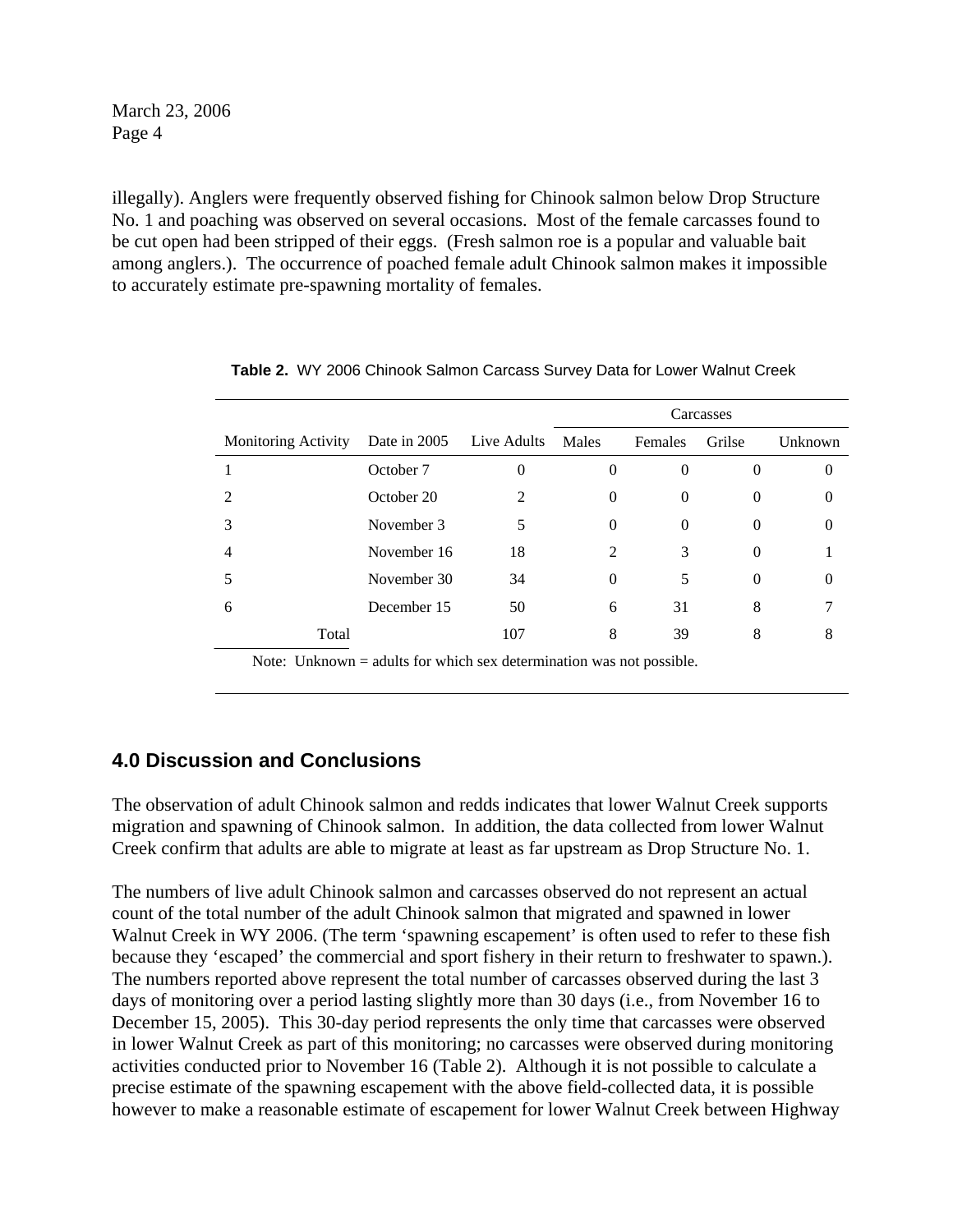4 and Drop Structure No. 1 based on some reasonable, yet conservative, assumptions. (It should be noted, however, that any estimates of escapement using these data do not include fish that migrated up Grayson or Pine Creeks since these stream reaches were not included in the monitoring.).

For the purposes of making a reasonable estimate of spawning escapement, the following are assumed:

- 1. Carcasses observed during a single monitoring activity represent all carcasses that have been recruited to the stream over the previous 5-day period (which is a reasonable but conservative assumption based on observations of carcass retention times on Central Valley rivers).
- 2. The number of carcasses observed for that 5-day period are representative of the number of carcasses that could be expected to occur during the 5-day period preceding and following the 5-day period that encompasses the day that actual counts of carcasses were made (see Table 3).

Table 3 shows the dates of each of the 5-day periods and the assumed number of carcasses within each 5-day period based on the number of carcasses observed on the monitoring days.

Based on these assumptions and the results of the monitoring data, 189 adults represents a reasonable estimate of the number of Chinook salmon that returned to lower Walnut Creek from November 7 through December 20, 2005. This value represents 120 more carcasses and 82 more live adult Chinook salmon than was actually observed during the 3 monitoring activities that adults and carcasses were observed. However, it should be noted that the poaching of live adult fish most assuredly reduced the number of carcasses in lower Walnut Creek that would have been recruited in subsequent days by removing adults from the stream before they died and could be counted as carcasses. This removal of adults through poaching may have resulted in an underestimation of the spawning escapement estimate, however.

Even if we make the unlikely, but theoretically possible, assumption that the respective number of carcasses observed during each monitoring activity were representative of a daily count of Chinook salmon carcasses, then the 63 carcasses would represent an average daily carcass count of 21 carcasses per day (i.e., 63 carcasses/30 days), or 630 carcasses over the 30-day period that carcasses were observed in lower Walnut Creek (i.e., 21 carcasses/day X 30 days).

Recently, a statement has been made about the abundance of spawning Chinook salmon in lower Walnut Creek numbering into the thousands in the fall of 2005 (i.e., WY 2006). However, to our knowledge this abundance figure has not been substantiated by empirical data. The results above provide a rough, but reasonable estimate of the numbers of adults returning to lower Walnut Creek in WY 2006 and these results contrast sharply with the statement that thousands of